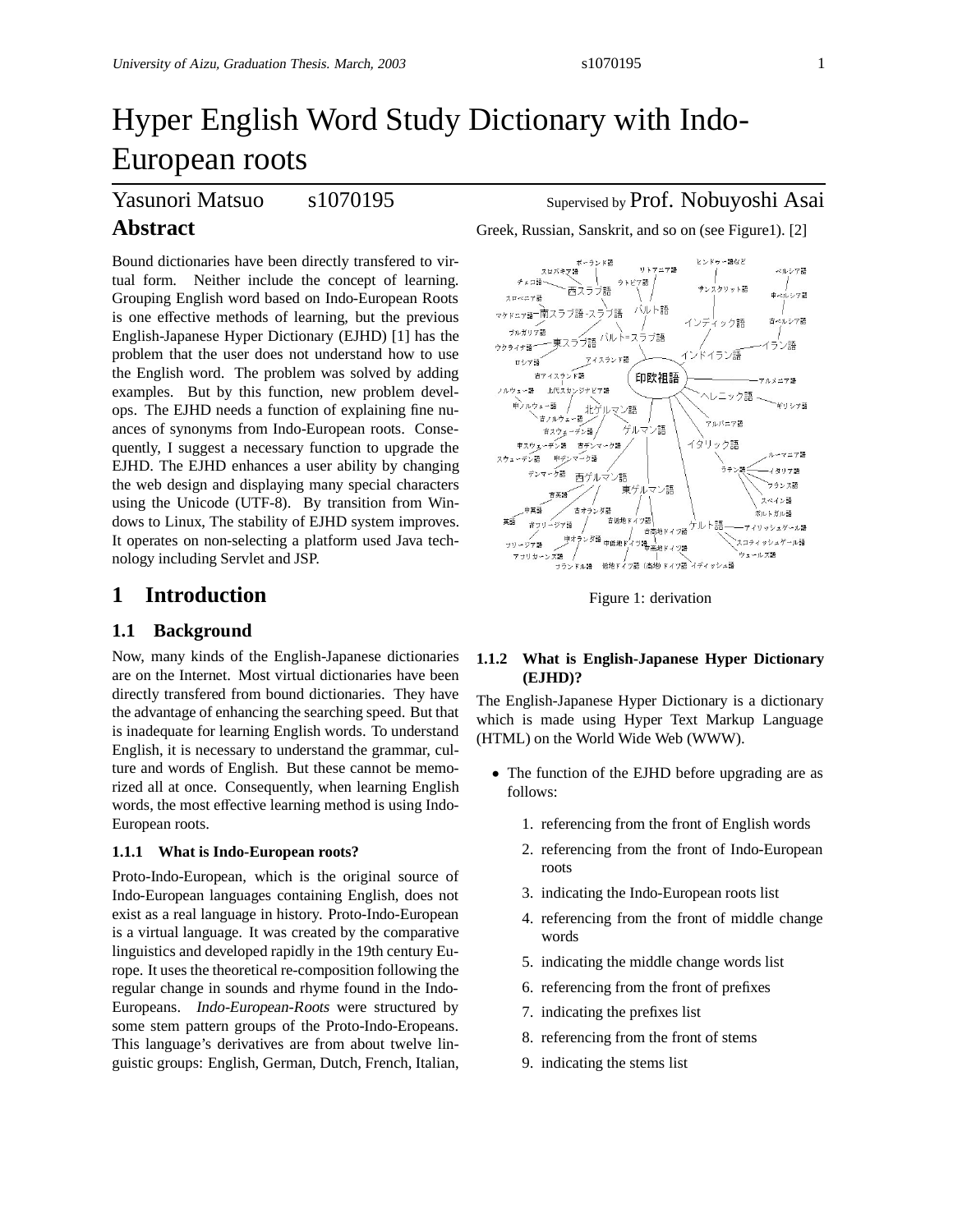- 10. indicating the synonyms list
- 11. the number of registered English words is 10700
- 12. the number of registered Indo-European roots is 1348
- 13. the number of registered middle change words is 181
- 14. the number of registered prefixes is 71
- 15. the number of registered stems is 96
- 16. the number of registered synonyms is 196

#### **1.1.3 Advantage of using English-Japanese Hyper Dictionary**

We can learn English word more efficiently by using Indo-European roots.

Indo-European Roots are useful to distinguish words. For example, the Japanese word utagau means doubt and suspect in English.

According to The American Heritage Dictionary of Indo-European Roots Second Edition (2nd ed.)(AHD 2nd ed.), The Indo-European Root of "doubt" is dwo- . [2] According to the AHD 2nd ed., **dwo- means two**. "doubt" is derived from dividing A and B.

Indo-European Roots of "suspect" is spek- and upo.

[2] According to the AHD 2nd ed., **spek- means to observe** and **upo means under, up from under, over**.

These Indo-European Roots are not equivalent and the difference of meaning is obvious.

- "dwo-" corresponds these modern English words:
	- **1. between:** in or into the space separating two or more points, objects, people, etc
	- **2. bicameral:** having two main parts, such as the Senate and the House of Representatives in the US, and the House of Commons and the House of Lords in Britain
	- **3. biceps:** the large muscle at the front of the top part of the arm
	- **4. bicycle:** a road vehicle with two wheels that you ride by pushing the PEDALS with your feet
	- **5. binary:** using only 0 and 1 as a system of numbers

These words are associated with dwo-'s meaning,  $"$ two."

• "spek-" corresponds these modern English words:

- **1. aspect:** a particular part or feature of a situation, an idea, a problem, etc.; a way in which it may be considered
- **2. special:** not ordinary or usual; different from what is normal
- **3. telescope:** a piece of equipment shaped like a tube, containing LENSES, that you look through to make objects that are far away appear larger and nearer

These words are associated with spek-'s meaning, "to observe"

- "upo" corresponds these modern English words:
	- **1. above:** at or to a higher place or position than sth/sb
	- **2. resurgent:** becoming stronger or more popular again
	- **3. subject:** used to refer to a particular time in the past or future
	- **4. succeed:** to achieve sth that you have been trying to do or get; to have the result or effect that was intended

These words are associated with upo's meaning, "under, up from under, over"

#### **1.1.4 About The American Heritage Dictionary of the English Language (AHD) and The Oxford Advanced Learner's Dictionary (OALD)**

The AHD [3] is one of the prime reference dictionaries for magazines, newspapers, and Internet content providers and it gets very high evaluation at Amazon.com which is the famous shopping web site in America. AHD's special consultants include authorities on anthropology, architecture, cinema, and law, plus military science, music, religion, and sports, which is reflected in an impressively comprehensive coverage of the arts, culture and technology. The 1350 entries of Indo-European Roots are more than double the number contained in the Appendix of Indo-European roots of theAHD. [3]

The OALD has eighty thousand references and contains information on British and American English. [4]

#### **1.2 Purpose**

The purpose of this research is to make a system for learning English word more efficiently by adding examples and changing the web design. The system should be low cost and operate on non-selecting a platform. These requirements are fulfilled by Java2 SDK Standard Edition (J2SE), Java Server Pages (JSP), Servlet Container, Web server, and MySQL. Java is a programming language developed by Sun Microsystems, Inc.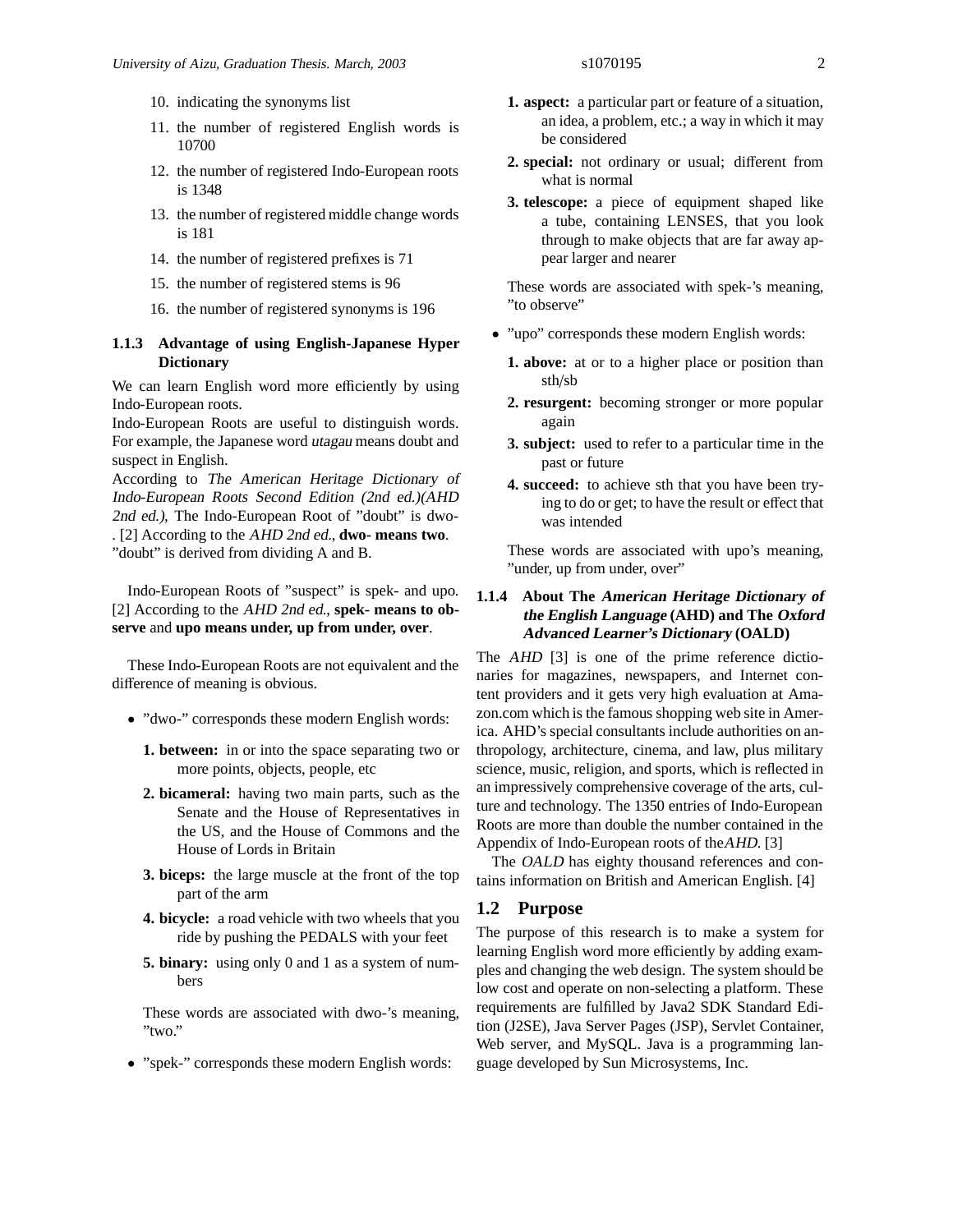# **2 Explanation of Technology**

**2.1 Develop and Server Environment**

| OS                 | RedHat7.3J              |
|--------------------|-------------------------|
| Web Server         | Apache1.3.27            |
| Java               | J2SDK1.4.1-01           |
| Servlet Container  | Tomcat <sub>4.0.6</sub> |
| <b>RDB</b> Server  | MySQL3.23.49            |
| <b>IDBC</b> Driver | mm.mysql                |

# **2.2 About Apache**

Apache, which derives from "a patchy," is the Web server software, Apache was developed by The National Center for Supercomputing Applications (NCSA). NCSA is a leader in defining the future's high-performance computing infrastructure for scientists and for society. The Apache group is improving it based on httpd1.3. It runs with almost all computers which are UNIX, Linux, Mac, IBM/PC compatible machine and so on. [5]

# **2.3 About Tomcat**

Tomcat is the servlet container that is used in the official Reference Implementation for the Java Servlet and Java Server Pages technologies. [6]

# **2.4 About MySQL**

The MySQL is the most popular open source database in the world. It is free under the GNU General Public License (GPL) and delivers high performance in multi users and multi threads. Its database server architecture makes it extremely fast and easy to customize. [7]

#### **2.5 About JDBC Driver**

The driver of connection Servlet and MySQL is Java Database Connectivity (JDBC), which is a unified interface. It lets developers working with the Java programming language easily build programs and applets that interact with MySQL and connect all corporate data, even in a heterogeneous environment.

#### **2.6 About Servlet and JSP**

Servlet is the Java Program which operates on the server. JSP is one of the mechanism to achieve a Web site. It makes dynamic generated Web page displays, and Java version of Active Server Pages (ASP). It is one of the mechanism with Internet Information Service (IIS).

## **2.7 The Di**ff**erence between Servlet and JSP**

Servlet outputs HTML, but JSP implant in HTML.

\*\*\*\*\*\*\*\*\*\*\*\*< Servlet Sample>\*\*\*\*\*\*\*\*\*\*\*\*\*

```
import java.io.*;
import javax.servlet.*;
import javax.servlet.http.*;
```

```
public class hello extends HttpServlet{
 public void doGet(
  HttpServletRequest request,
   HttpServletResponse response)
     throws ServletException,IOException{
      response.setContentType(
        "text/html;charset=EUC-JP");
     PrintWriter out=response.getWriter();
     out.println("<html>");
     out.println("<head><title>
           Hello World</title></head>");
     out.println("<br/>body>");
     out.println("<p>Hello World!!<p>");
     out.println("</body>");
     out.println("</html>");
     }
}
***************< JSP Sample>***************
<%@ page contentType="text/html;
charset=EUC-JP" %>
<html><head><title>Hello World</title></head>
<body>
```

```
<% out.print("<p>Hello World!!<p>"); %>
</body>
```

```
</html>
```

```
************< End of Sample>**************
```
Servlet need to compile before execution but JSP need not to.

### **2.8 About Java Beans**

Java Beans is a Java class created by specific rules like calling the other Java program easily. Java Beans needs to have the non-argument constructor and Accessor Method, and implementing Serializable Interface. [8]

#### **2.9 Why is not it CGI but Servlet and JSP**

Servlet and JSP has many advantages:

- 1. Basically, ASP does not execute without the Microsoft Windows environment, but Servlet and JSP are able to run regardless of the operating system.
- 2. Servlet and JSP can construct a system at a moderate price.
- 3. CGI (Perl), ASP and PHP use the system called interpreter type, but Servlet and JSP are the compile languages so the process efficiency is better.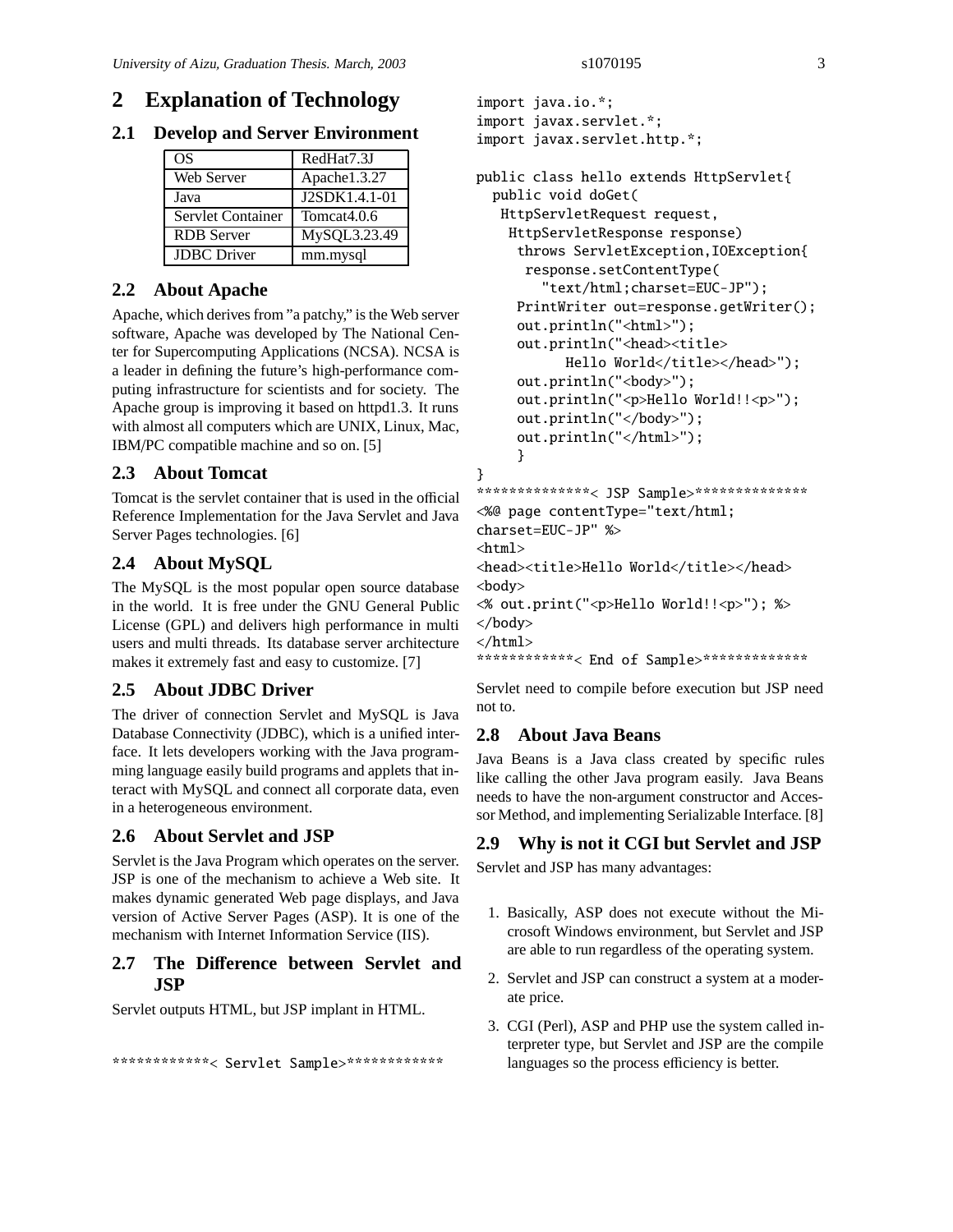4. Servlet and JSP is divided into a design and logic territory, so compartmentalization of the designer and programmer is very clear. Servlet is in charge of a logic and JSP is in charge of a design.

# **3 Setup**

# **3.1 About Red Hat Package Manager (RPM)**

RPM is a software to manage the package developed by Red Hat Software Inc. It is a standard in Linux distribution of Red Hat series, distributed on The GNU General Public License (GPL). It has two functions. First, is the query function of searching a package or specific file with database. Second, it is able to execute installation, upgrade and uninstallation easily with check function of necessary file presence for a package. [9]

#### **3.2 Installation and Configuration**

#### **3.2.1 JAVA**

First, launch the executable file you downloaded, j2sdk-1 4 1 (version number)-linux-i586-rpm.bin, by using the following commands from the directory in which it is located:

% chmod  $a+x$  j2sdk-1 4 1 (version number)-linux-i586rpm.bin

% ./j2sdk-1 4 1 (version number)-linux-i586-rpm.bin

Second, Run the rpm command to install the packages that comprise the Java 2 SDK:

% rpm -iv j2sdk-1 4 1 (version number)-linux-i586.rpm

Third, configurate the PATH:

% setenv PATH "/usr/java/j2sdk1.4.1 01/bin"

#### **3.2.2 Apache**

First, melt the file you downloaded, apache 1.3.27.tar.gz, by using the following commands:

% gtar zxvf apache 1.3.27.tar.gz

Second, install the apache by using the following commands:

% ./configure –prefix=/usr –with-layout=RedHat –enable-module=all –enable-shared=max –disable-module=auth dbm –with-perl=/usr/bin/perl –enable-suexec –suexec-docroot=/home/httpd/html –suexec-caller=nobody

% make install

Third, copy the file, mod webapp.so, supplied with the Apache Jakarta Project to /usr/libexec. Add the following messages to /etc/httpd/conf/httpd.conf for cooperating with tomcat:

LoadModule webapp module libexec/mod webapp.so WebAppConnection conn warp localhost:8008 WebAppDeploy hidic conn /hidic

#### **3.2.3 Tomcat**

Melt the file, jakarta-tomcat-4.0.6-LE-jdk14.tar.gz, to /usr/tomcat4 by using the following commands:

% gtar zxvf jakarta-tomcat-4.0.6-LE-jdk14.tar.gz

#### **3.2.4 MySQL**

Run the rpm command to install the packages

% rpm -ivh mysql-server-(version number)

- % rpm -ivh mysql-(version number)
- % rpm -ivh mysqlclient9-(version number)

% rpm -ivh mysql-devel-(version number)

# **4 Research Contents**

#### **4.1 Transition from Windows to Linux**

Improved EJHD's system is constructed by free software, for example RedHat, Apache, J2SDK, Tomcat and MySQL. By transition from Windows to Linux, the stability of EJHD's system improves.

#### **4.2 Adding Examples and Changing Web Page Design**

**A** See Figure2

### **4.3 Display of special characters with Unicode(UTF-8)**

The special characters were replace by images on previous EJHD. The user can resize the word's size with browser setting, but the size of images cannot change. New EJHD displays many special characters used the Unicode (UTF-8) as word. Replaced words are  $\bar{a}$ ,  $\bar{e}$ ,  $\bar{i}$ ,  $\bar{\mathrm{o}}, \bar{\mathrm{u}}, \mathrm{g}^w$ *and*  $k^w$ .

# **5 Conclusion**

In this research, the problem that users do not understand how to use English words was solved by adding examples. However by this function, a new problem develops. The EJHD needs a function of explaining a fine nuance